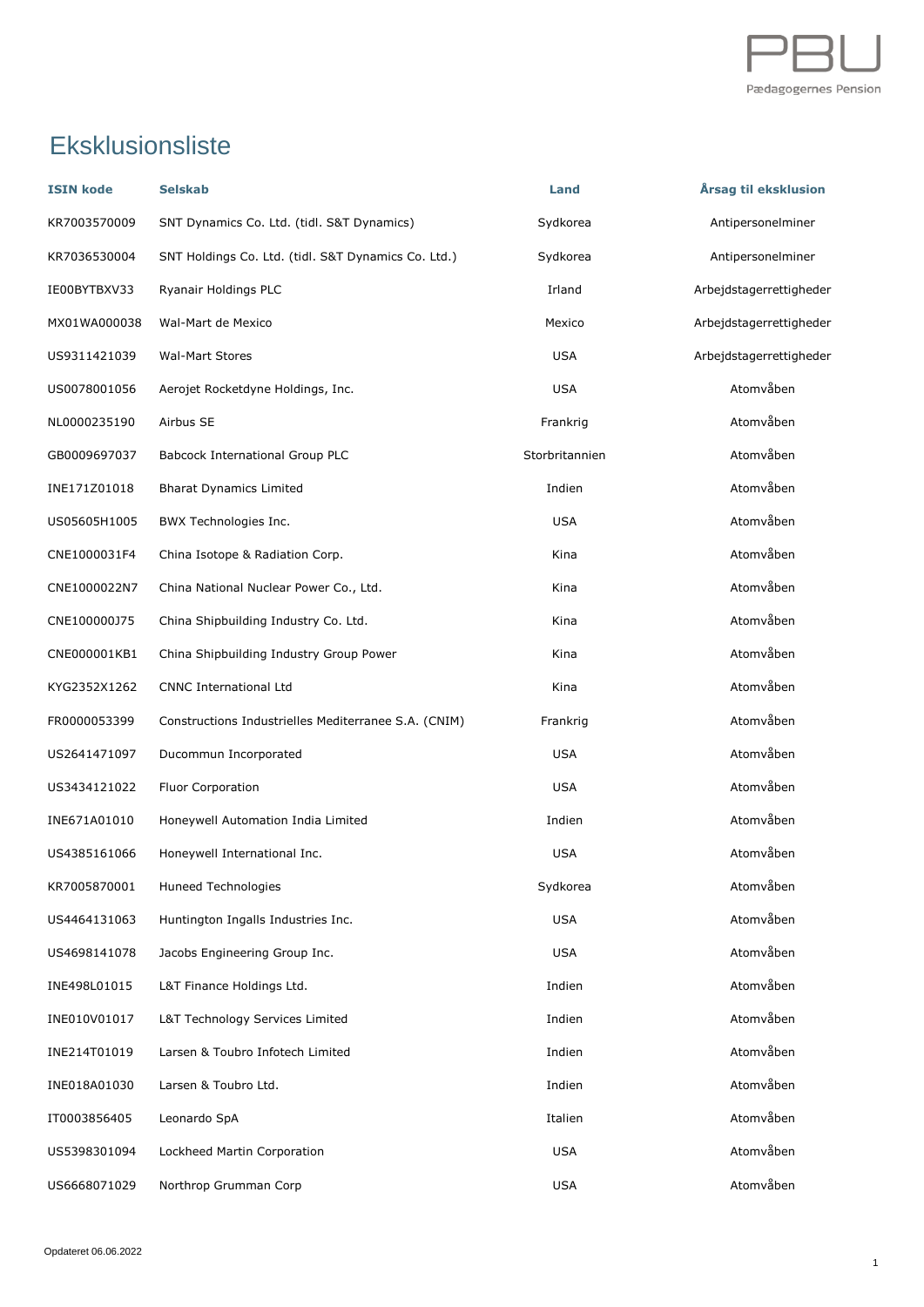

| FR0000073272 | Safran SA                                       | Frankrig       | Atomvåben                |
|--------------|-------------------------------------------------|----------------|--------------------------|
| INE018I01017 | MindTree Limited                                | Indien         | Atomvåben                |
| US8832031012 | Textron Inc                                     | <b>USA</b>     | Atomvåben                |
| US0970231058 | The Boeing Company                              | <b>USA</b>     | Atomvåben                |
| INE711A01022 | Walchandnagar Industries Limited                | Indien         | Atomvåben                |
| US75513E1010 | Raytheon Technologies Corporation               | <b>USA</b>     | Atomvåben                |
| GB0002634946 | <b>BAE Systems Plc</b>                          | Storbritannien | Atomvåben, Hvid fosfor   |
| FR0000121725 | Dassault Aviation SA                            | Frankrig       | Atomvåben, Hvid fosfor   |
| US3695501086 | General Dynamics Corp.                          | <b>USA</b>     | Atomvåben, Hvid fosfor   |
| FR0000121329 | Thales SA                                       | Frankrig       | Atomvåben, Hvid fosfor   |
| HK0031044180 | China Aerospace International Holdings Ltd.     | Kina           | Atomvåben, Klyngevåben   |
| CNE000000SM3 | China Spacesat Co Ltd                           | Kina           | Atomvåben, Klyngevåben   |
| US5253271028 | Leidos Holdings, Inc.                           | <b>USA</b>     | Atomvåben, Våbenhandel   |
| IL0002810146 | ICL Group Ltd.                                  | Israel         | Hvid fosfor              |
| CNE000000VZ9 | Norinco International Cooperation Ltd.          | Kina           | Hvid fosfor, Klyngevåben |
| ID1000125701 | PT Baramulti Suksessarana Tbk                   | Indonesien     | Klima                    |
| INE245A01021 | Tata Power Company Limited                      | Indien         | Klima                    |
| US8454671095 | Southwestern Energy Company                     | <b>USA</b>     | Klima                    |
| US6267171022 | Murphy Oil Corporation                          | <b>USA</b>     | Klima                    |
| GB00B1XZS820 | Anglo American Plc                              | Storbritannien | Klima                    |
| CNE000001LJ2 | Huadian Power International Corporation Limited | Kina           | Klima                    |
| JP3421100003 | Japan Petroleum Exploration Co., Ltd.           | Japan          | Klima                    |
| CNE000001998 | Huaneng Power International, Inc.               | Kina           | Klima                    |
| US15189T1079 | Centerpoint Energy, Inc.                        | <b>USA</b>     | Klima                    |
| US3379321074 | FirstEnergy Corp.                               | <b>USA</b>     | Klima                    |
| ZAE000084992 | <b>Exxaro Resources Limited</b>                 | Sydafrika      | Klima                    |
| RU0008958863 | Mosenergo Pao                                   | Rusland        | Klima                    |
| PHY603051020 | Metro Pacific Investments Corporation           | Filippinerne   | Klima                    |
| US30231G1022 | Exxon Mobil Corporation                         | <b>USA</b>     | Klima                    |
| TH0637010Y00 | Ratch Group Public Company Limited              | Thailand       | Klima                    |
| CNE000001G53 | Shanghai Electric Power Company Limited         | Kina           | Klima                    |
| COC04PA00016 | Ecopetrol S.A.                                  | Colombia       | Klima                    |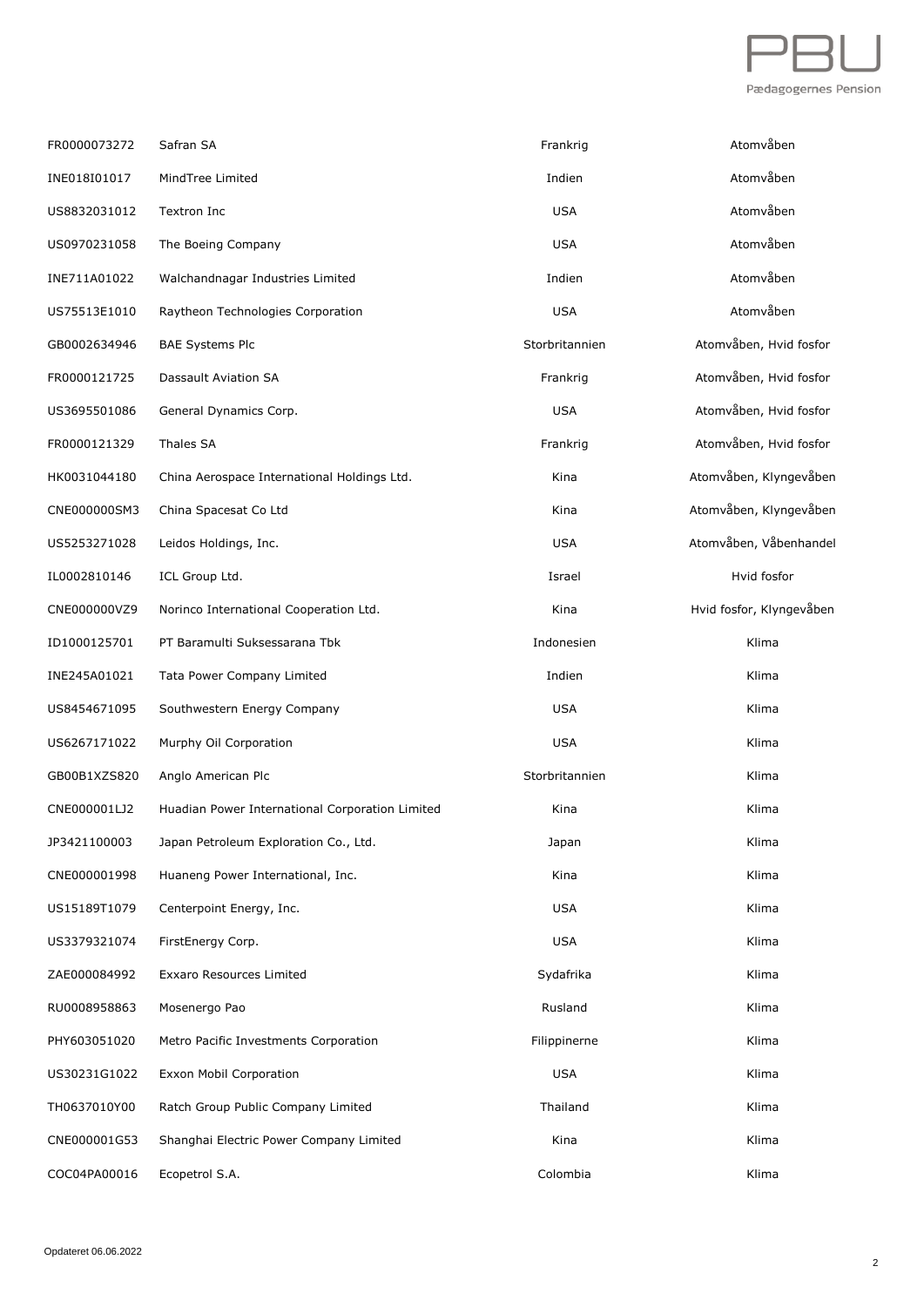

| US03940R1077 | Arch Resources, Inc.                               | <b>USA</b>     | Klima |
|--------------|----------------------------------------------------|----------------|-------|
| GB00BH0P3Z91 | <b>BHP Group Plc</b>                               | Storbritannien | Klima |
| AU000000WHC8 | Whitehaven Coal Limited                            | Australien     | Klima |
| ID1000108509 | Indo Tambangraya Megah Tbk Pt                      | Indonesien     | Klima |
| CNE0000005Q7 | Shenergy Company Limited                           | Kina           | Klima |
| SA0007879550 | Saudi Electricity Company Sjsc                     | Saudi Arabien  | Klima |
| US6896481032 | <b>Otter Tail Corporation</b>                      | <b>USA</b>     | Klima |
| HK0883013259 | Cnooc Limited                                      | Kina           | Klima |
| RU0009033591 | Tatneft' Pao                                       | Rusland        | Klima |
| CNE100000767 | China Shenhua Energy Company Limited               | Kina           | Klima |
| US20605P1012 | Concho Resources Inc.                              | <b>USA</b>     | Klima |
| US26441C2044 | Duke Energy Corporation                            | <b>USA</b>     | Klima |
| RU000A0F5UN3 | Enel Rossiya Pao                                   | Rusland        | Klima |
| CA4530384086 | Compagnie Petroliere Imperiale Ltée (Imperial Oil) | Canada         | Klima |
| CNE000000GN6 | Inner Mongolia Mengdian Huaneng Thermal Power      | Kina           | Klima |
| CA89346D1078 | <b>Transalta Corporation</b>                       | Canada         | Klima |
| RU0009062467 | Gazprom Neft' Pao                                  | Rusland        | Klima |
| INE205A01025 | Vedanta Limited                                    | Indien         | Klima |
| CNE0000013Y5 | Shanxi Xishan Coal And Electricity Power Co., Ltd. | Kina           | Klima |
| CNE000000933 | Shenzhen Energy Group Co., Ltd.                    | Kina           | Klima |
| PHY0005M1090 | Aboitiz Power Corp.                                | Filippinerne   | Klima |
| AU000000AGL7 | Agl Energy Limited                                 | Australien     | Klima |
| CA1363851017 | Canadian Natural Resources Limited                 | Canada         | Klima |
| US2333311072 | Dte Energy Company                                 | <b>USA</b>     | Klima |
| US2057683029 | Comstock Resources, Inc.                           | <b>USA</b>     | Klima |
| HK2380027329 | China Power International Development Limited      | Hong Kong      | Klima |
| AU000000NHC7 | New Hope Corporation Limited                       | Australien     | Klima |
| AU000000SOL3 | Washington H. Soul Pattinson And Company Limited   | Australien     | Klima |
| BMG2178K1009 | Ck Infrastructure Holdings Limited                 | Hong Kong      | Klima |
| US12653C1080 | Cnx Resources Corporation                          | <b>USA</b>     | Klima |
| CA4480551031 | Husky Energy Inc.                                  | Canada         | Klima |
| CNE000000JM2 | Sdic Power Holdings Co., Ltd.                      | Kina           | Klima |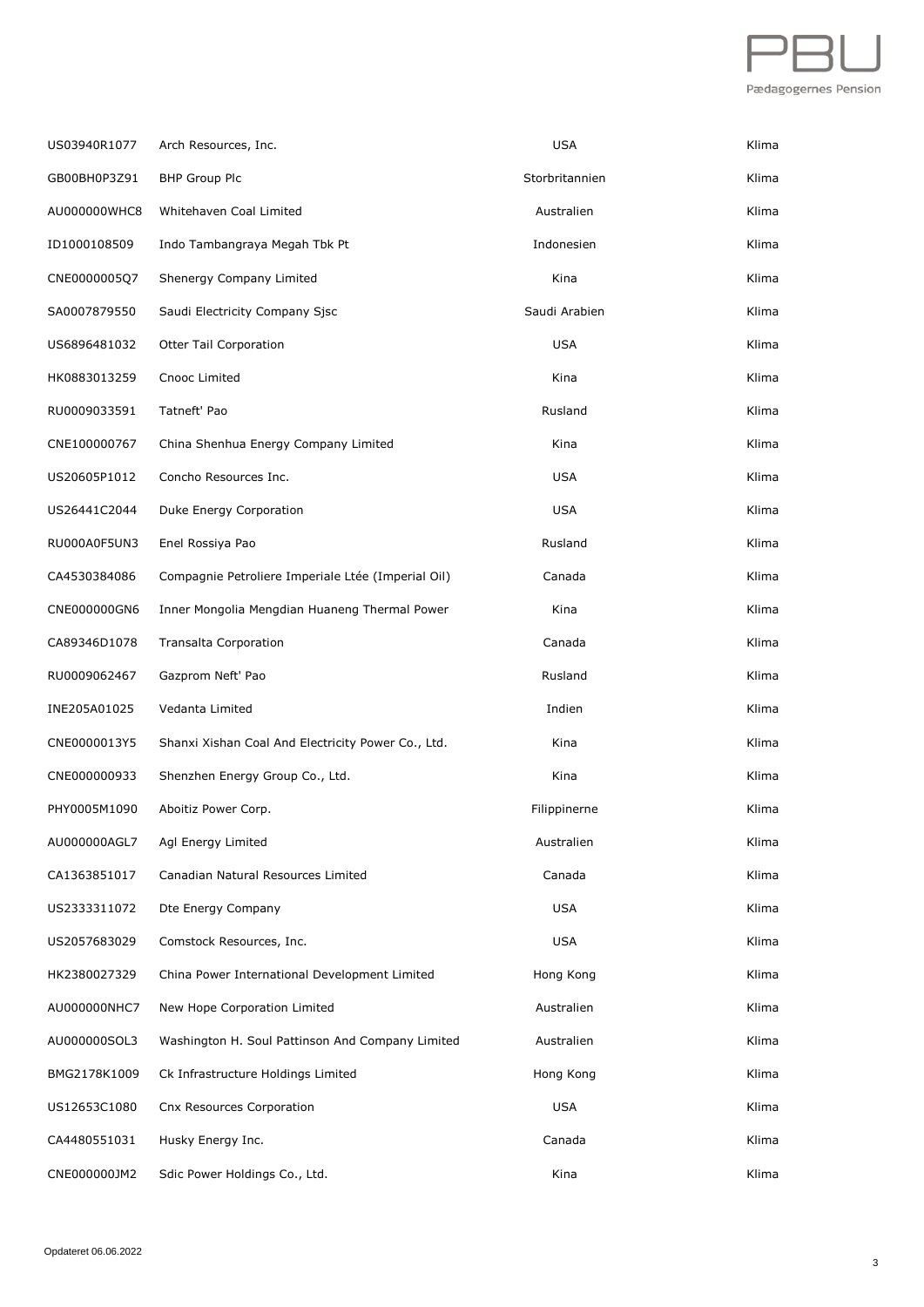

| US65473P1057 | Nisource Inc.                                        | <b>USA</b>       | Klima |
|--------------|------------------------------------------------------|------------------|-------|
| US69351T1060 | Ppl Corporation                                      | <b>USA</b>       | Klima |
| CL0002694637 | AES Andes S.A. (Tidl. Aes Gener S.A.)                | Chile            | Klima |
| US01877R1086 | Alliance Resource Partners, L.P.                     | <b>USA</b>       | Klima |
| US0236081024 | Ameren Corporation                                   | <b>USA</b>       | Klima |
| US6745991058 | Occidental Petroleum Corporation                     | <b>USA</b>       | Klima |
| AU000000BHP4 | <b>BHP Group Limited</b>                             | Australien       | Klima |
| TH0148A10Z06 | Banpu Public Company Limited                         | Thailand         | Klima |
| INE486A01013 | CESC Ltd                                             | Indien           | Klima |
| HK0002007356 | <b>CLP Holdings Limited</b>                          | Hong Kong        | Klima |
| US1667641005 | Chevron Corporation                                  | <b>USA</b>       | Klima |
| CNE0000018G1 | China Petroleum & Chemical Corporation               | Kina             | Klima |
| HK0836012952 | China Resources Power Holdings Company Limited       | Hong Kong        | Klima |
| US2120151012 | Continental Resources, Inc.                          | <b>USA</b>       | Klima |
| US25179M1036 | Devon Energy Corporation                             | <b>USA</b>       | Klima |
| CNE000000PC0 | GD Power Development Co., Ltd.                       | Kina             | Klima |
| RU0007661625 | Gazprom Pao                                          | Rusland          | Klima |
| MXP370841019 | Grupo Mexico                                         | Mexico           | Klima |
| CNE000000SK7 | Inner Mongolia Yitai Coal Co., Ltd                   | Kina             | Klima |
| INE733E01010 | <b>NTPC Limited</b>                                  | Indien           | Klima |
| RU000A0JNGA5 | Yunipro Pao                                          | Rusland          | Klima |
| PK0080201012 | Oil And Gas Development Co Ltd                       | Pakistan         | Klima |
| INE213A01029 | Oil And Natural Gas Corporation Limited              | Indien           | Klima |
| JP3194700005 | The Okinawa Electric Power Company Inc.              | Japan            | Klima |
| US7045511000 | Peabody Energy Corporation                           | USA              | Klima |
| CNE1000007Q1 | Petrochina Company Limited                           | Kina             | Klima |
| BRPETRACNOR9 | Petroleo Brasileiro S.A. - Petrobras                 | <b>Brasilien</b> | Klima |
| PLPGNIG00014 | Polskie Gornictwo Naftowe I Gazownictwo S.A. (PGNIG) | Polen            | Klima |
| PHY7628G1124 | Semirara Mining And Power Corporation                | Filippinerne     | Klima |
| CNE000001NT7 | Shanxi Lu'An Environmental Energy Dev. Co., Ltd      | Kina             | Klima |
| CA8672241079 | Suncor Energy Inc.                                   | Canada           | Klima |
| RU0008926258 | Surgutneftegaz Pao                                   | Rusland          | Klima |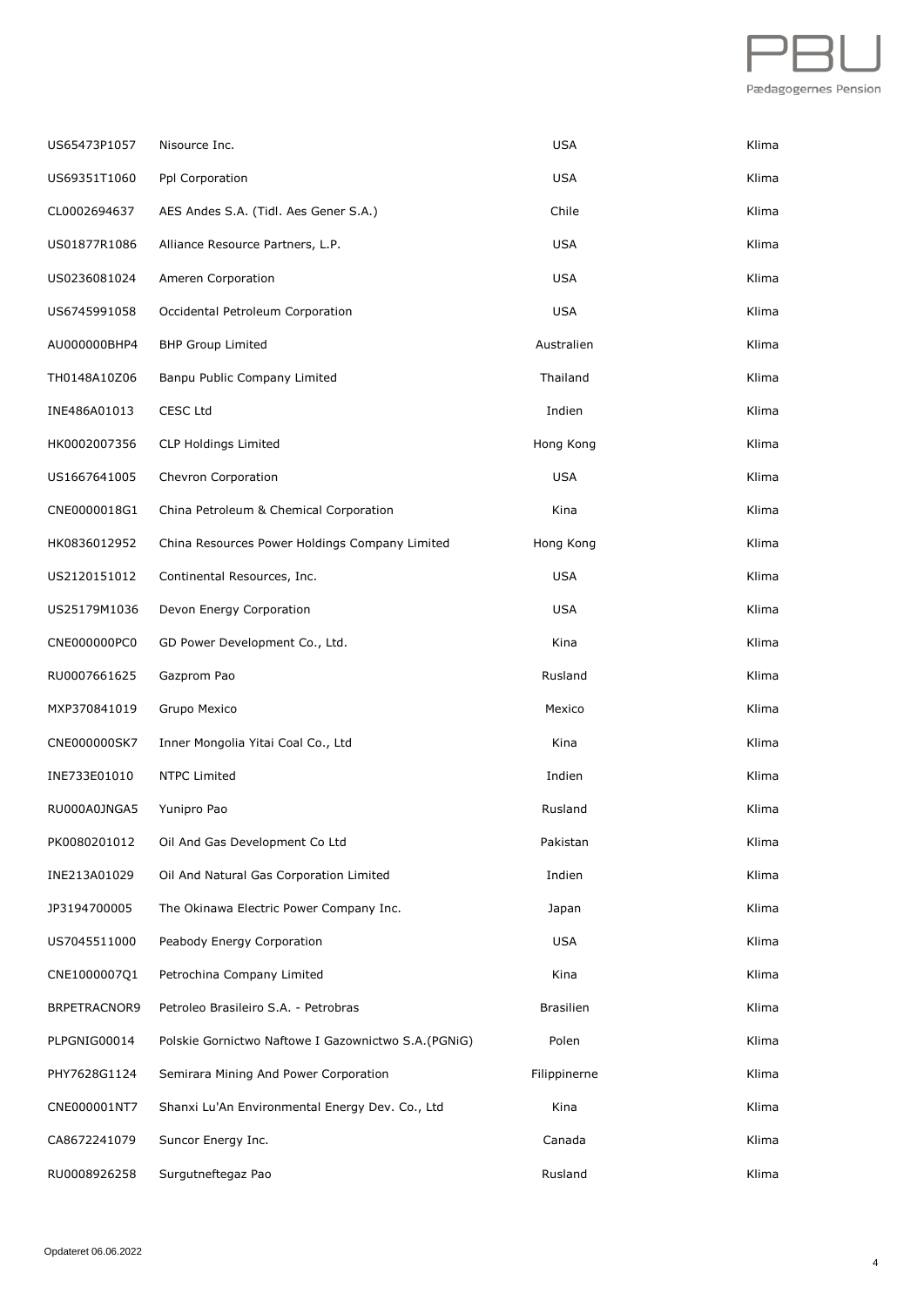

| ID1000094006 | Bukit Asam Tbk Pt                                   | Indonesien | Klima |
|--------------|-----------------------------------------------------|------------|-------|
| JP3585800000 | Tokyo Electric Power Company Holdings, Incorporated | Japan      | Klima |
| ID1000058407 | Pt United Tractors Tbk                              | Indonesien | Klima |
| CNE0000012G4 | Guanghui Energy Co., Ltd.                           | Kina       | Klima |
| CNE000000WV6 | Yanzhou Coal Mining Company Limited                 | Kina       | Klima |
| US037735CM71 | Appalachian Power Company                           | <b>USA</b> | Klima |
| CA3565001086 | Freehold Royalties Ltd.                             | Canada     | Klima |
| US402479CF43 | <b>Gulf Power Company</b>                           | <b>USA</b> | Klima |
| US59562VAM90 | Berkshire Hathaway Energy Company                   | <b>USA</b> | Klima |
| US845437BR25 | Southwestern Electric Power Company                 | <b>USA</b> | Klima |
| US23338VAJ52 | Dte Electric Company                                | <b>USA</b> | Klima |
| US485134BM13 | Evergy Metro, Inc.                                  | <b>USA</b> | Klima |
| US491674BG15 | Kentucky Utilities Company                          | <b>USA</b> | Klima |
| US546676AY39 | Louisville Gas And Electric Company                 | <b>USA</b> | Klima |
| US610202BP77 | Monongahela Power Company                           | <b>USA</b> | Klima |
| US040555DB74 | Arizona Public Service Company                      | <b>USA</b> | Klima |
| US898813AR11 | Tucson Electric Power Company                       | <b>USA</b> | Klima |
| US26443TAC09 | Duke Energy Indiana, Llc                            | <b>USA</b> | Klima |
| US716708AF90 | Petroliam Nasional Berhad (Petronas)                | Malaysia   | Klima |
| JP548404AGK3 | Petroleos Mexicanos                                 | Mexico     | Klima |
| CL0001583070 | Engie Energia Chile S.A.                            | Chile      | Klima |
| USP3063DAB84 | Compania General De Combustibles S.A.               | Argentina  | Klima |
| IDA0000454B9 | Pt Perusahaan Listrik Negara (Persero)              | Indonesien | Klima |
| INE121E01018 | Jsw Energy Limited                                  | Indien     | Klima |
| INE522F01014 | Coal India Ltd                                      | Indien     | Klima |
| CND100004ZW0 | China National Petroleum Corporation                | Kina       | Klima |
| KR6066561269 | Korea Midland Power Co., Ltd                        | Sydkorea   | Klima |
| MYL5264OO006 | Malakoff Corporation Berhad                         | Malaysia   | Klima |
| KR6063622726 | Korea Western Power Co., Ltd                        | Sydkorea   | Klima |
| KR60649822C4 | Korea South-East Power Co., Ltd                     | Sydkorea   | Klima |
| KR6064312459 | Korea Southern Power Co., Ltd.                      | Sydkorea   | Klima |
| KR6068172156 | Korea East-West Power Co., Ltd.                     | Sydkorea   | Klima |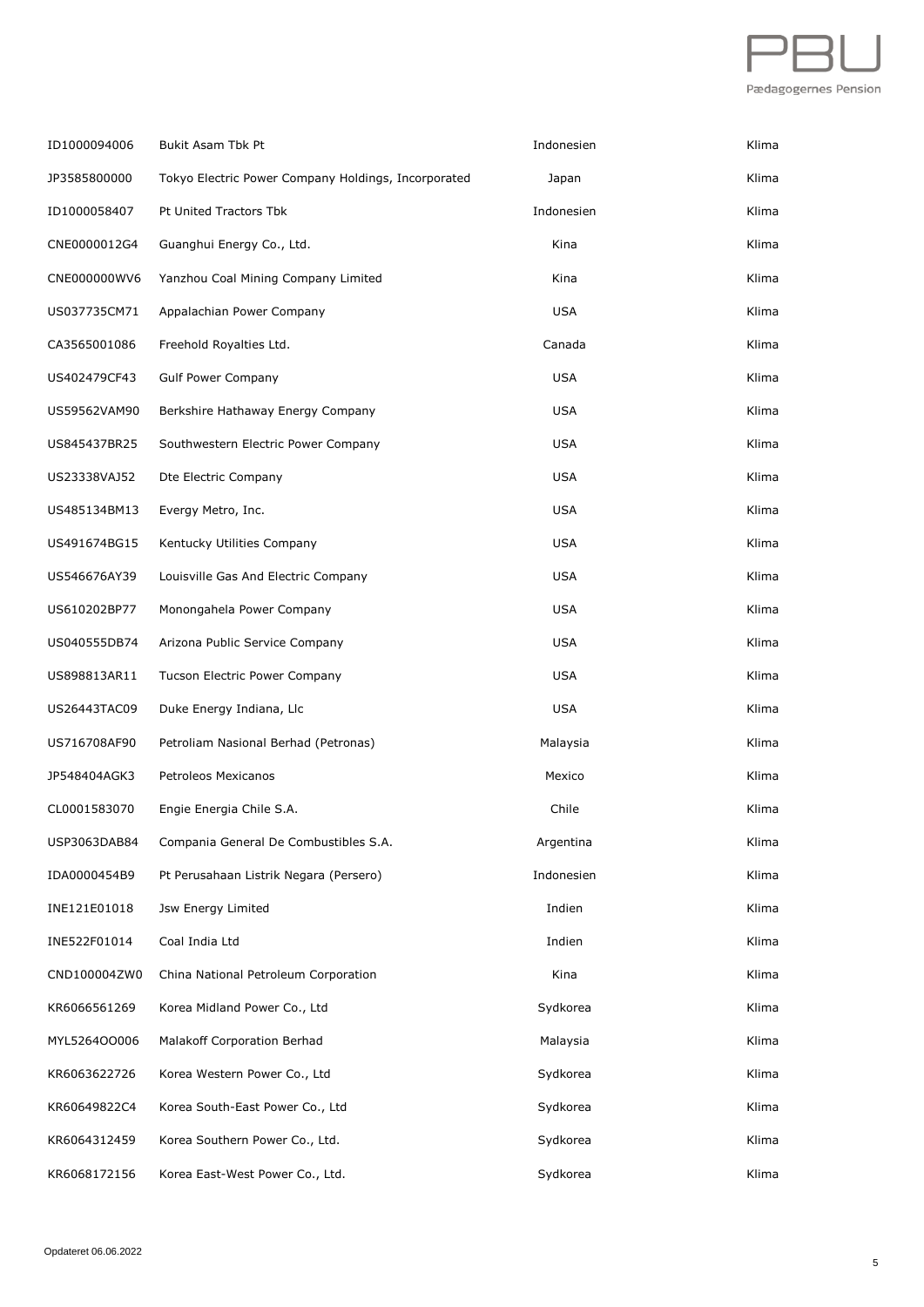

| CND10003KTY2 | China Petrochemical Corporation                  | Kina                       | Klima |
|--------------|--------------------------------------------------|----------------------------|-------|
| US00108WAM29 | Aep Texas Inc.                                   | <b>USA</b>                 | Klima |
| IL0010841281 | Delek Group Ltd.                                 | Israel                     | Klima |
| KZ1C00001122 | Joint Stock Company National Company Kazmunaygas | Kazakhstan                 | Klima |
| CA5527041084 | Meg Energy Corp.                                 | Canada                     | Klima |
| ID1000137201 | Pt Cikarang Listrindo Tbk                        | Indonesien                 | Klima |
| SA14TG012N13 | Saudi Arabian Oil Company                        | Saudi Arabien              | Klima |
| ID1000110901 | Pt Indika Energy Tbk                             | Indonesien                 | Klima |
| ID1000111305 | Pt Adaro Energy Tbk                              | Indonesien                 | Klima |
| PLENEA000013 | Enea Spolka Akcyjna                              | Polen                      | Klima |
| CA04682R1073 | Athabasca Oil Corporation                        | Canada                     | Klima |
| INE814H01011 | Adani Power Limited                              | Indien                     | Klima |
| US256853AB86 | Dolphin Energy Limited - L L C                   | Forenede Arabiske Emirater | Klima |
| PLPGER000010 | Pge Polska Grupa Energetyczna Spolka Akcyjna     | Polen                      | Klima |
| MA0000012205 | Taqa Morocco Sa                                  | Marokko                    | Klima |
| INE274J01014 | Oil India Limited                                | Indien                     | Klima |
| PLTAURN00011 | Tauron Polska Energia Spolka Akcyjna             | Polen                      | Klima |
| USP3703CAA82 | Emgesa S.A. Esp.                                 | Colombia                   | Klima |
| SG2F24986083 | Geo Energy Resources Limited                     | Singapore                  | Klima |
| PLENERG00022 | Energa Spolka Akcyjna                            | Polen                      | Klima |
| CNE100001T64 | Shaanxi Coal Industry Company Limited            | Kina                       | Klima |
| CNE100001SP3 | Zhejiang Zheneng Electric Power Co. Ltd.         | Kina                       | Klima |
| US40422B1017 | Hk Electric Investments Limited                  | Hong Kong                  | Klima |
| US61179L1008 | Montage Resources Corporation                    | <b>USA</b>                 | Klima |
| SG9999012629 | Kenon Holdings Ltd.                              | Singapore                  | Klima |
| AU000000S320 | South32 Limited                                  | Australien                 | Klima |
| INE931S01010 | Adani Transmission Limited                       | Indien                     | Klima |
| US54240F1030 | Lonestar Resources Us Inc.                       | <b>USA</b>                 | Klima |
| CA15135U1093 | Cenovus Energy Inc.                              | Canada                     | Klima |
| US92840M1027 | Vistra Corp.                                     | <b>USA</b>                 | Klima |
| US5596631094 | Magnolia Oil & Gas Corporation                   | <b>USA</b>                 | Klima |
| US20854L1089 | Consol Energy Inc.                               | <b>USA</b>                 | Klima |